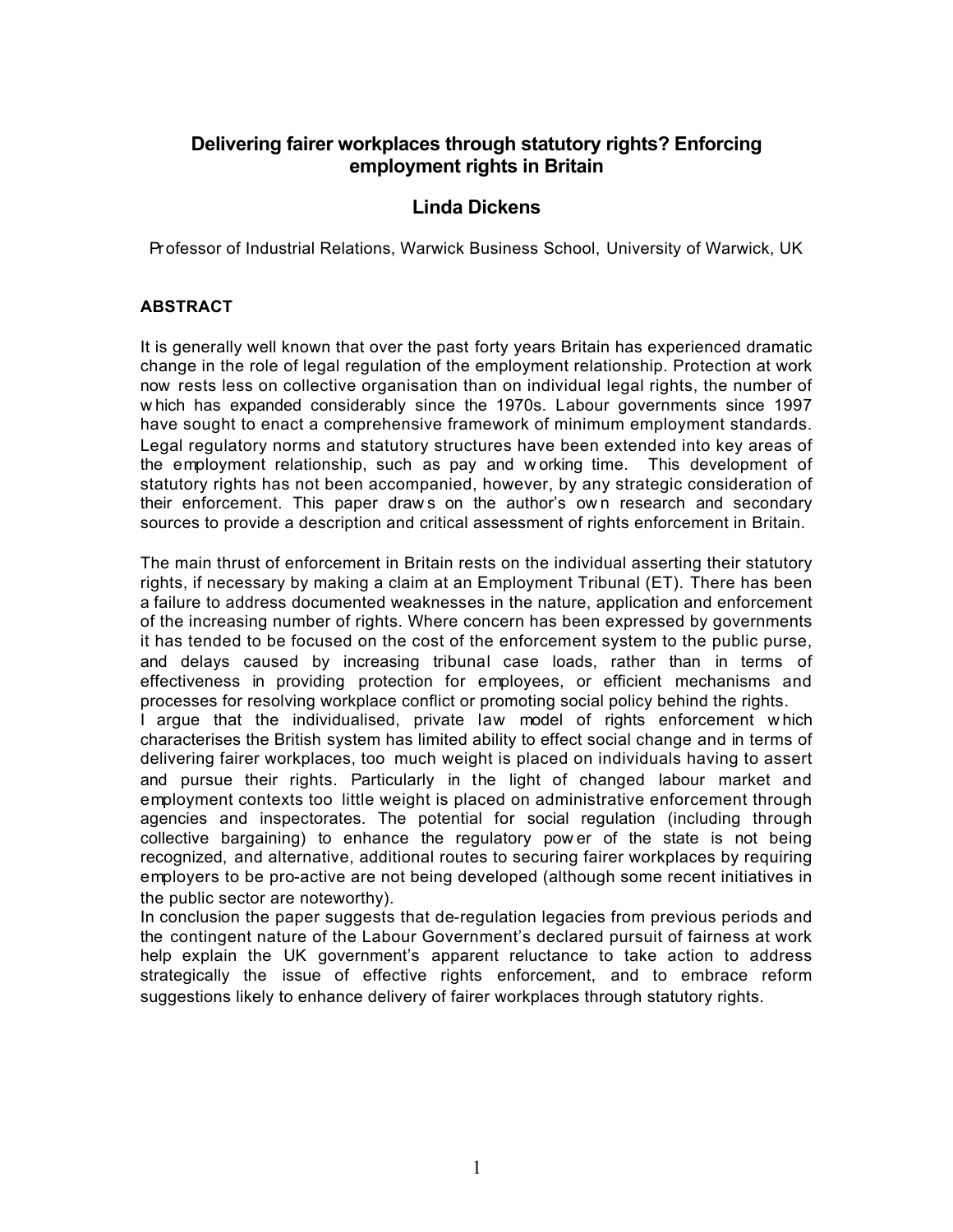#### **Delivering fairer workplaces through statutory rights? Enforcing employment rights in Britain**

#### **Linda Dickens**

Professor of Industrial Relations, Warwick Business School, University of Warwick, UK

### **INTRODUCTION: THE GROWTH OF EMPLOYMENT RIGHTS**

Over the past forty years Britain has experienced dramatic change in the role of legal regulation of the employment relationship. The voluntarist system, which characterized British industrial relations for most of the  $20<sup>th</sup>$  century, has gone. At its heart w as a policy of relative legal abstention, with primacy to, and support for regulation through collective bargaining. Regulation of the employment relationship by means of collective bargaining betw een employers and unions was far more important than legal regulation through Acts of Parliament.

Public policy in Britain no longer gives primacy to collective bargaining. Its coverage has shrunk so only around one third of employees are covered now , compared to over 80% in 1980. Union membership and density have fallen, particularly in the private sector. Protection at w ork now rests less on collective organisation than on individual legal rights, the number of which has expanded considerably since the 1970s. There is not simply 'more law'; the nature and scope of legal regulation in Britain has shifted decisively.

The move away from supporting collective bargaining as the prime method of regulating the employment relation came under Conservative governments betw een 1979 and 1997. Although some new statutory rights were introduced, the government's aim in that period w as not to replace w orkers' protection through soc ial regulation with protection through legal regulation, but, rather, to increase managerial control and freedom to take unilateral action. The post-1997 Labour governments took a different approach and attempted to provide for the first time 'a comprehens ive framework of minimum employment standards ' (DTI 2004) in order to promote fairness at work. Legal regulatory norms and statutory structures w ere extended into key areas of the employment relationship, such as pay and w orking time, which until 1997 had remained largely a matter for voluntary determination.  $1$ 

The considerable expansion in statutory rights emerged partly through domestic policy, like the introduction of a National Minimum Wage (NMW) in 1999, and partly as a result of a changed attitude tow ards the European Union (EU). Significant aspects of the legislative framework derive from the decision of the Labour government, soon after attaining office in 1997, to end the Conservative government's so-called 'opt-out' from the Social Chapter in the EU Maastricht Treaty, and its acceptance of the social chapter of the EU's Treaty of Amsterdam. These include rights relating to w orking time and to information and consultation of employees. EU legislation also extended the grounds of UK anti-discrimination legislation, first introduced in the 1970s, and improved rights for 'atypical' w orkers.

<sup>1&</sup>lt;br>The labour law policies of different governments since 1979 are discussed more fully in Dickens and Hall 2009.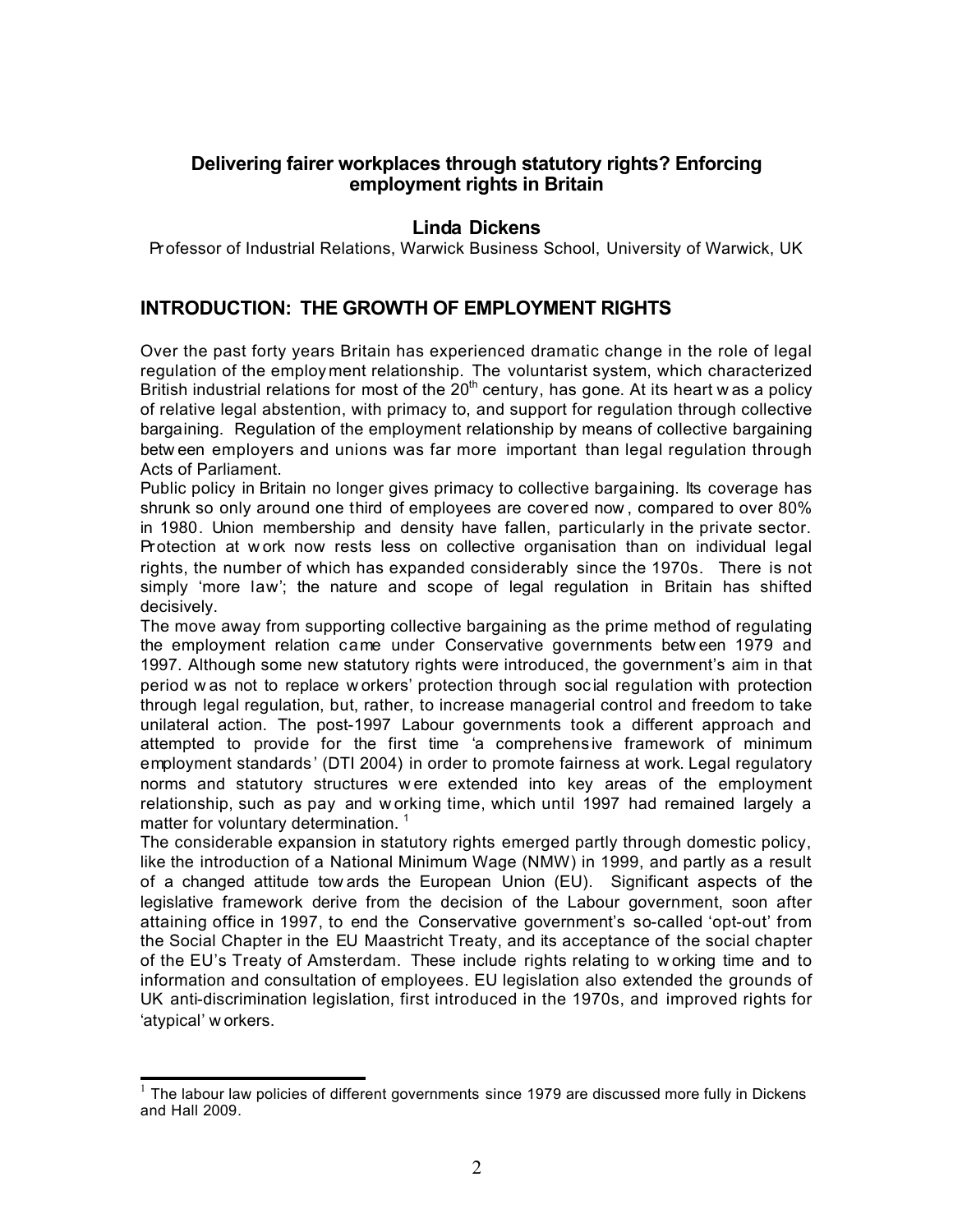This development of a more comprehensive role for legislation in setting minimum standards w as not accompanied, however, by any strategic overview and consideration of the mechanisms, institutions and processes for rights enforcement. Government discussion papers and official reviews conducted at different times have focused mainly on efficiency and cost-cutting rather than the appropriateness of different forms of rights enforcement and their effectiveness in delivering fairer workplaces. $2^2$ 

Law is only one (incomplete) mechanism for delivering fairer workplaces, and is affected by its interaction with other structural and contextual factors. But legal rights can play an important role and the effectiveness of enforcement matters. This paper considers employment rights enforcement in Britain. It argues that too much w eight is placed on individuals having to assert and pursue their rights (particularly in the light of changed labour market and employment contexts) and too little w eight is placed on agency enforcement and on encouraging pro-active employer action. Opportunities to enhance the regulatory capacity of the state are not being taken and problems arise from the absence of a collective dimension to rights enforcement. In conclusion the paper suggests that de-regulation legacies from previous periods and the contingent nature of the declared pursuit of fairness at w ork help explain the UK government's apparent reluctance to take action

### **INDIVIDUAL RIGHTS ENFORCEMENT**

The main thrust of enforcement in Britain rests on the individual asserting their statutory rights, if necessary by making a claim at an Employment Tribunal (ET, a form of administrative tribunal w ith a legally qualified 'employment judge' and two lay members). ETs w ere first given jurisdictions involving employer/employee disputes in the mid 1960s and early 1970s w hen statutory rights were enacted relating to redundancy and unfair dismissal. There w as little parliamentary debate and limited, if any, strategic consideration of the kind of institution required. As statutory protections increased (for example in relation to sex, race and other forms of discrimination; gender pay equality and 'w ork-life balance' rights among others), ETs became the expedient enforcement option emerging as the nearest thing Britain has to a labour court for employer/employee disputes. $3$  The ET system now deals with over 60 different jurisdictions, handling increasingly large caseloads (189,303 claims w ere accepted in 2007-8).  $^4$ 

At the time w hen individual statutory employment rights emerged they w ere minor players in a voluntarist system resting on social regulation through collective bargaining. Statute law was seen largely as 'gap filling' – extending protection to those falling outside the protections offered by collective bargaining and organized workplaces. Had the current importance of statutory protection been foreseen more attention might have been paid to the nature and appropriateness of the enforcement system and its interaction with employment relations at the workplace.

ETs were expected to provide a cheap, accessible, non-legalistic, expert, speedy route to justice in employment disputes. It is commonplace that they have not done this although they score above the ordinary courts on these measures. By the mid 1990s the tribunals w ere struggling to cope w ith the grow ing number of jurisdictions and

 $\overline{a}$ <sup>2</sup> E.g. *Resolving Employment Rights Disputes – Options for Reform* 1994; *Routes to Resolution* 2001;*Moving Forward, Report of the Employment Tribunal System Taskforce* 2002; *Better Dispute Resolution* 2007.

 $3$  Appeal on a point of law only is to a higher specialist tri-partite body, the Employment Appeal Tribunal, and thence into the ordinary court system.

 $4$  ET statistics in this paper derived from Employment Tribunal Service annual publications.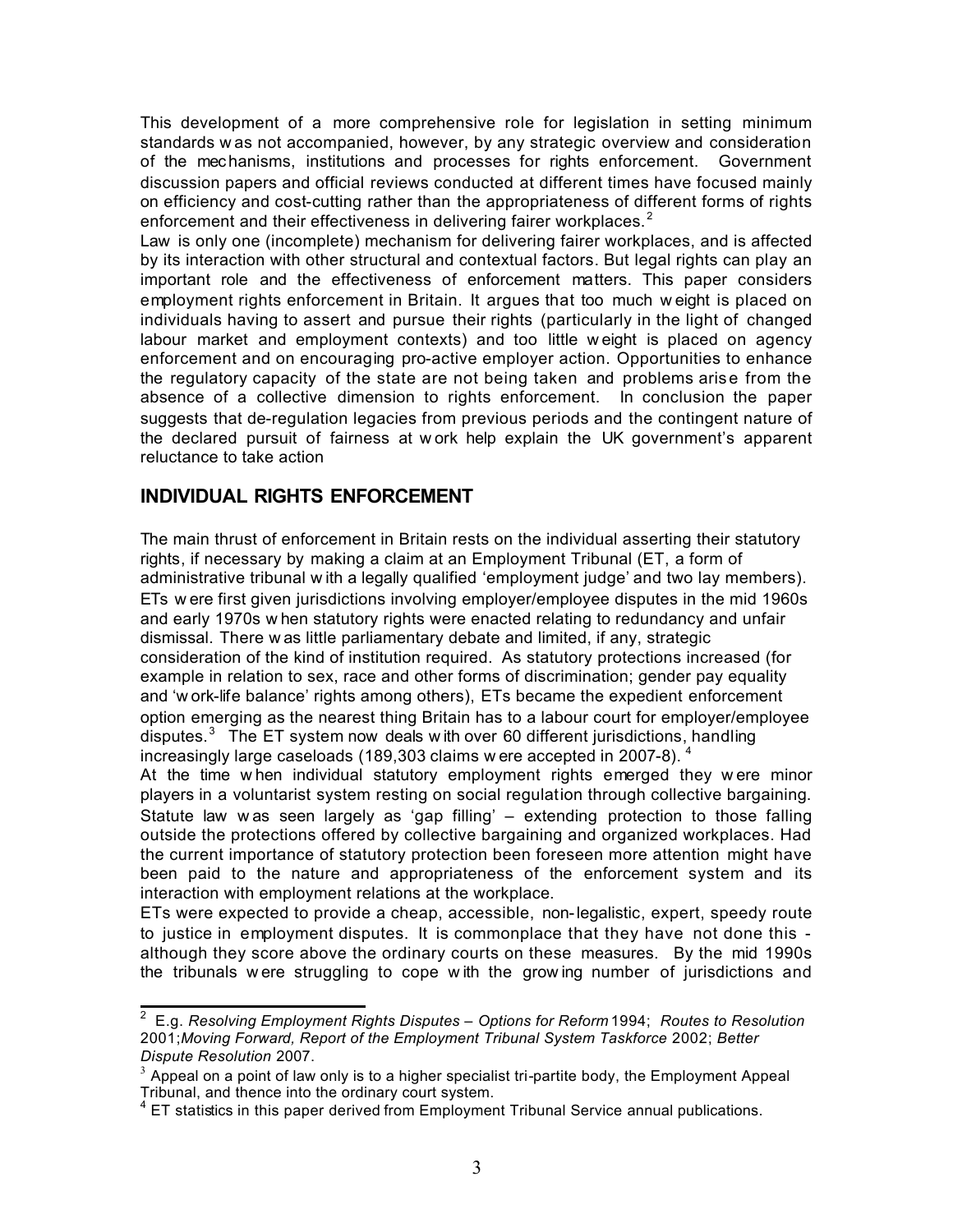considerable caseload, and the system was imposing ever higher costs to the public purse. The political context was one of de-regulation; the then Conservative government view ed employees' statutory protections as 'burdens on business' to be minimized. This shaped the range of solutions w hich w ere considered in addressing the 'tribunal problem'. The emphasis was on achieving cost savings through increased efficiency, not review ing the effectiveness of the ETs as a means of delivering fairer w orkplaces through enforcing statutory rights. The perceived crisis w as addressed by restricting access (removing protections from some workers; imposing hurdles to bringing claims) and reducing the incentives to seek legal redress (making it harder to succeed; allowing remedies to deteriorate, and increasing threat of costs aw ards).

There was some consideration of alternative dispute resolution (ADR) mechanisms in the mid 1990s but this took place also through the lens of cost saving. Although ADR, including arbitration, may offer various advantages over judicial determination in employment rights disputes, the state's interest in arbitration at the time of the 1994 review w as mainly because it seemed to provide a cheaper option - a single arbitrator rather than a three-person panel. This eventually resulted in provision for tribunal applications for unfair dismissal and (later) flexible working requests to go to arbitration rather than to judicial determination at ET at the request of the parties. This arbitration option w as constructed in such a way that it is not surprising that it is little used. Only 60 cases have been accepted for this alternative route between the start of the scheme in 2001 and 2008.

When an application is made to the ET conciliation is offered by the state funded Advisory Conciliation and Arbitration Service (Acas). Over tw o-thirds of applications do not reach a hearing by the ET: one third being abandoned or withdrawn, just under a third settled through Acas and a further 11% struck out without a hearing. Settlements are matters for the parties themselves; conciliation officers do not take a view as to the sufficiency or fairness of any settlement judged by any external standard or social policy, something w hich may be thought to be especially problematic in the equality jurisdictions. The pre-tribunal conciliation stage is valued as providing a cost-effective filter, saving the expense of tribunal hearings, but any potentially broader role for Acas individual conciliation officers to contribute to delivering fairer workplaces is constrained. Even a basic role ensuring that the employer has policies, procedures, and practices in place w hich could prevent similar disputes arising in the future has been inhibited by assessing conciliation using performance measures w hich emphasise clearance rates, and by years of under-funding of the function (Dickens 2000).

A recent government instigated review proposed greater use of workplace mediation to settle disputes and so reduce the need to bring cases to ETs (Gibbons 2007). Some additional state funding has been provided for this purpose but the opportunity for real policy engagement w ith w hat different ADR processes and mechanisms, such as conciliation, mediation, arbitration and adjudication, as w ell as judicial determination, might offer in this area has not been taken.

As this discussion indicates, despite the changed approach to statutory rights since 1997, the Labour government has shared the Conservative governments ' diagnosis of the ET 'problem' and continued to focus on the cost effectiveness, efficiency and operation of the tribunal system w ith a concern to reduce the number of cases coming to ETs (Gaymer 2006; Sanders 2009), often by mounting barriers to access. Official review s since 1997 have not been tasked, for example, w ith examining the efficacy of relying on a 'victim complains' approach as a mechanism for delivering fairer workplaces and social justice. This is despite w ell documented w eaknesses in the nature, application and enforcement of the increasing number of individual employment rights –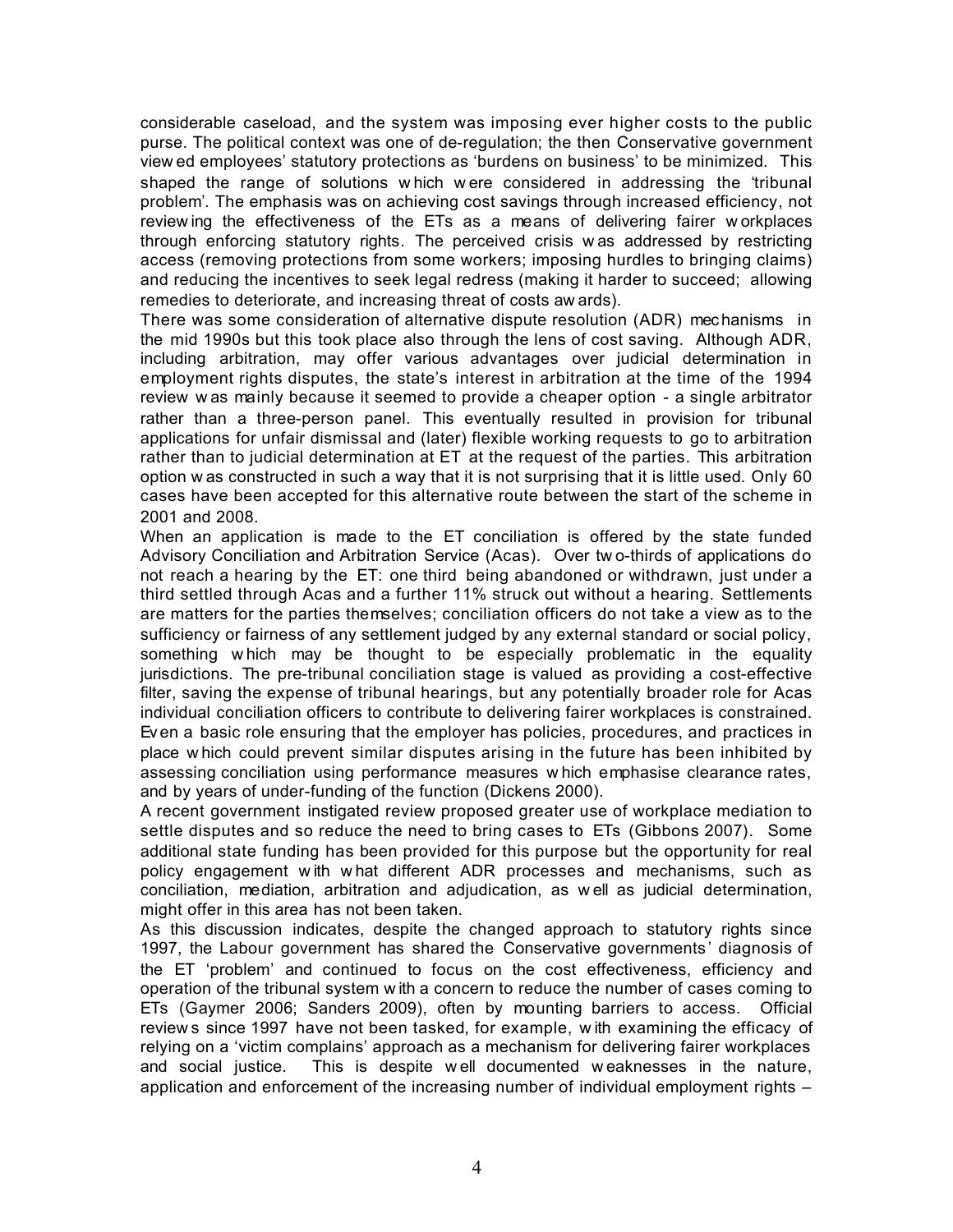w eaknesses w hich are exacerbated by the changing nature of employment, labour market and employment relations.

Surveys of many different kinds indicate that only a very small proportion of workers who experience problems at work, including those involving a potential breach of legal rights, actually go to ETs There are grow ing numbers of vulnerable, unorganized w orkers, w ithout effective knowledge of their rights and how to enforce them. (Pollert 2005, TUC 2008). Aw areness of rights is not evenly distributed. It has been found to vary by personal and job characteristics. The better informed are those relatively advantaged in the labour market: w hite, male, better qualified, w hite-collar employees, those in permanent full-time jobs w ith written employment particulars. (Meager et al. 2002; Casebourne et al 2006). Such workers however are least likely to report experiencing violations of their rights. Even w here know ledge of rights does exist, people may work in contexts where they are reluctant or fearful to exercise them or articulate grievances. Where people do seek to bring claims to tribunals they face problems of lack of affordable advice and representation. Legal representation is not required but is advantageous in dealing with legal issues within an adversarial system. No legal aid is available. In a number of jurisdictions (including the major discrimination and unfair dismissal jurisdictions) the majority of claims w hich go forward for a tribunal hearing do not succeed.

The individualised, private law model of rights enforcement w hich characterises the British system has limited ability to effect social change. Although employment rights enforced through ETs can provide legal redress for those individuals w ho are unfairly treated, they often fail to have a broader impact on employer behaviour and workplace relations - even among employers who are taken to tribunals (Blackburn and Hart 2002; Kersley et al 2006). This is not to deny that employment rights can have indirect effects helping to ensure adherence to minimum standards. This may occur through a 'shadow of law ' impact of an individual right - for example the development of dismissal rules and disciplinary procedures to avoid claims of unfair dismissal. The extent of this indirect impact how ever w ill be affected, among other factors, by the perceived risk of individual claims being made and the consequences of non-compliance. Currently the risk is low and consequences are not likely to produce a strong deterrent effect. WERS 2004 found on average 2.2 claims per 1,000 employees across all w orkplaces, affecting 8% of employers. In 2007/8 the median aw ard of compensation in the discrimination jurisdictions w as around £8,000 for race and disability; £5,000 for sex discrimination, and much lower in age and sexual orientation cases. In unfair dismissal cases the median compensation aw ard w as around £4,000. Reinstatement is aw arded very rarely. Redress is primarily monetary compensation, even in the discrimination jurisdictions w here a provision for an action recommendation to be made has been narrowly conceived and rarely used.

Potentially, the enactment of individual legal rights, embodying public policy, can help effect attitudinal change, shape the climate of employment relations and provide levers, legitimacy and impetus for those w ithin organizations w ishing to act. How ever, research into the impact of the legislation indicates that it is easier to establish a more direct link betw een legal regulation and changes in procedures and espoused policies to comply w ith legislative requirements, than it is to demonstrate a consequential change in employment practice (Dickens and Hall 2009). This indicates relatively shallow impact in terms of delivering fairer workplaces.

#### **ADMINISTRATIVE AGENCY ENFORCEMENT AND INSPECTORATES**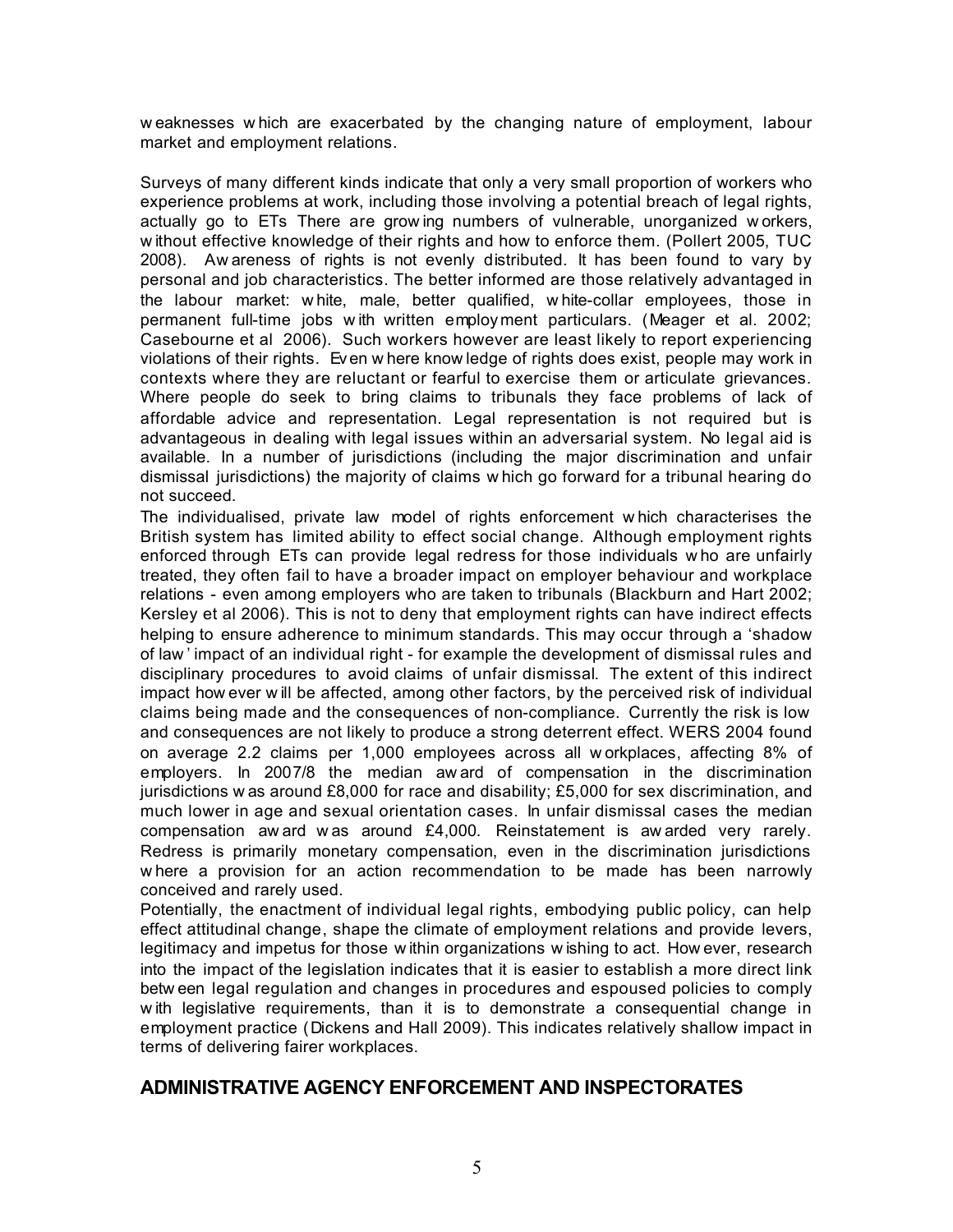Some of the problems w ith a reliance on the 'victim complains' approach identified above could be avoided through administrative/agency inspection and enforcement. This approach allow s unfairness to be tackled where no individual may be in a position to bring a complaint. It allow s targeting; it can perform an educative role and serves to highlight the importance accorded by the state to the fair treatment of w orkers, emphasising this is in the wider public interest rather than punishment of, or redress for, individuals.

There is no general labour standards inspectorate in the UK. How ever agency enforcement in areas such as Health and Safety has a long history. The Equality and Human Rights Commission (EHRC) has statutory powers to launch official inquiries and investigations and to enforce public authority equality duties (as previously did the separate equality commissions w hich it subsumed). There has been some more recent development w here the state has taken a direct role in enforcing rights. How ever this has been ad hoc arising from one off solutions to immediate problems rather than any broader strategic assessment. An example of this is the Gangmasters' Licensing Authority (GLA) which was set up following the death in 2004 of thirty Chinese migrant w orkers, supplied by a labour contractor to collect shellfish. The GLA is restricted to w orkers in agriculture, horticulture, shellfish gathering and processing and packing; there is no system for licensing labour suppliers in other sectors.

The GLA forms part of an uneven and incomplete patchwork of agency enforcement and inspectorates falling under the responsibility of various different government departments. As w ell as the GLA, there is the NMW enforcement division of HM Revenue and Customs (the UK tax authority); the Agricultural Minimum Wages Inspectorate; the Employment Agency Standards Inspectorate, and the Health and Safety Executive. Even in combination, the remit of these five enforcement bodies is far from comprehensive in terms of rights and the areas of activity, and there is little coordination or even information sharing between them, even though firms found to be non-compliant in one area, such as the NWM, are likely to be non-compliant in others (Dickens 2008). The agencies vary too in matters such as resource allocation, inspection rates and philosophy of enforcement.

Enforcement agencies and inspectorates offer advantages in rights enforcement with a view to delivering fairer workplaces but certain conditions need to be in place. These include the need for the body to have adequate resources, sufficient appropriate pow ers, effective sanctions likely to deter non-compliance, high visibility and credibility, and a w illingness to operate pro-actively. These conditions have not always been present in the UK.

A TUC-led investigation and a recent government-initiated forum considered this enforcement framework, specifically as it affected vulnerable workers, and documented continuing w eaknesses (TUC 2008, BERR 2008). Subsequently the government promised measures to address some issues (for example providing a single shared helpline and facilitating information sharing between different inspectorates and agencies) and additional resources and powers have been given to some of the bodies. It is clear, how ever, that the UK government has little appetite for wider or more comprehensive agency enforcement of the kind advocated by various commentators (e.g. Brow n 2006). It has stated that it is unwilling to 'risk unbalancing the UK model for dispute resolution w here the emphasis is on individuals taking action to assert their rights and tilt the system towards more intrusive labour-inspectorate models common in other EU states' (BERR 2008:41).

## **A COLLECTIVE DIMENSION TO RIGHTS ENFORCEMENT**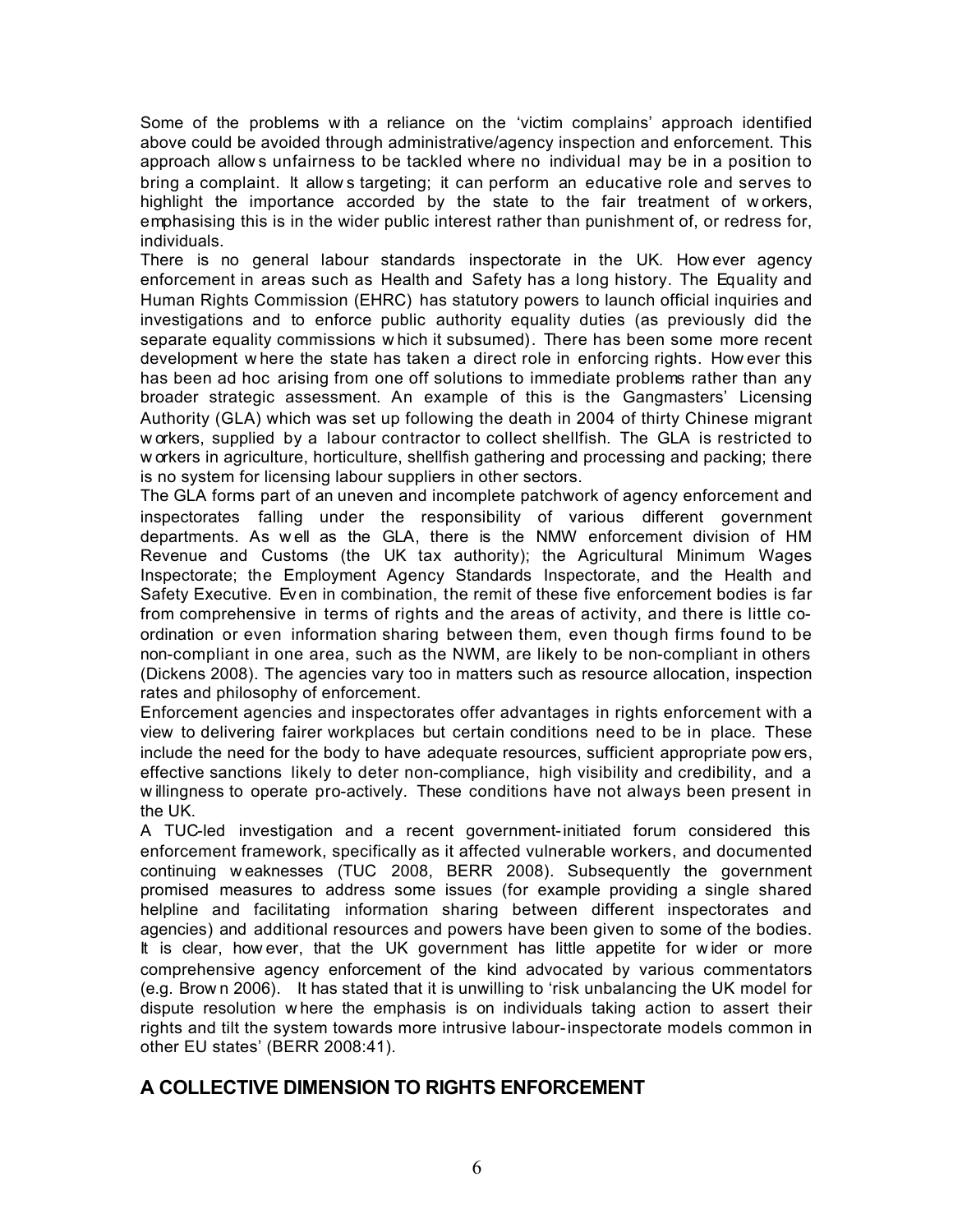The context within which the number of ET cases have risen is a decline in trade union membership and collective bargaining and thus of social regulation as a form of protection. The fact that only 14% of w orkplaces in Britain now have a lay union representative (Kersley et al 2006) limits the extent to which unions can help embed, monitor and enforce legal standards in w orkplace practice. This underpins some commentators' calls for a general labour inspectorate. Any move in that direction, how ever, need not be seen as an alternative to seeking to re-establish a collective dimension to fairness at work and rights enforcement.

Trade unions potentially are effective positive mediators of legal rights, helping translate formal rights into substantive change at the workplace and helping ensure and establish good practice through self regulation. As such they can play a role (alongside HR managers, another potential positive mediator) in reducing recourse to legal action (Dickens and Hall 2006). Research shows that w orkplace employee representation arrangements encourage internal solutions to individual employment disputes and that 'collective procedures are the custodians of individual rights' (Brown et al 2000: 627). This indicates a potential alternative approach to addressing the 'problem' of the high ET caseload; one which does not risk jeopardis ing the social justice dimension in pursuit of cheaper, quicker resolution.

The Government has supported a role for unions as rights-aw areness raisers and advice providers (for example by providing funding under its 'union modernisation' scheme for such activity) but, although it acknowledged that unionised w orkplaces are 'better at managing individual employment disputes' (DTI, 2001: para. 3.4), there has been a reluctance to privilege collective bargaining, or even collective voice, over more individualised methods of conducting employment relations.

Although post-1997 Labour governments no longer displayed the hostility to collective bargaining which characterised the Conservative administrations, there w as no return to public policy encouraging and supporting collective bargaining as the best method of conducting industrial relations and many of the legal restrictions imposed on trade union action w ere retained. Statutory support for establishing trade union presence and for collective, representative structures at the workplace is limited. The implications of the connection between the collective and individual areas of labour law have not been follow ed through. Rather, the post-1997 legislation aligns with individualization of the employment relationship.

The UK government has had to address the 'representation gap' in non-union w orkplaces in order to implement European legal requirements for employ er consultation w ith worker representatives over a growing range of issues, such as redundancy and health and safety. In so doing, however, it has shown a preference for ad hoc, one-off solutions rather than institution building. The reluctance to privilege collective voice also carried through to the implementation of the EC Information and Consultation Directive, w hich it originally opposed and can be seen in the detail of the UK's provisions.

There is no legal right for unions to organize. A statutory procedure w as introduced in 2000, whereby a union w hich has already secured a minimum level of membership and can demonstrate likely majority employee support within a defined bargaining unit, may seek an award of recognition for collective bargaining over pay, hours and holidays. The enactment of this procedure (and anticipation of it) had a positive effect on union recognition agreements but bargaining units have been relatively small and, in terms of w orkers covered, in-filling (building on areas of traditional union presence) and close expansion has been more prevalent than union expansion into new areas.

The state has not sought to forge a link betw een legal rights for trade unions and individual worker protection. It has not harnessed regulatory tools of non-state actors, such as unions, to enhance the regulatory capacity of the state.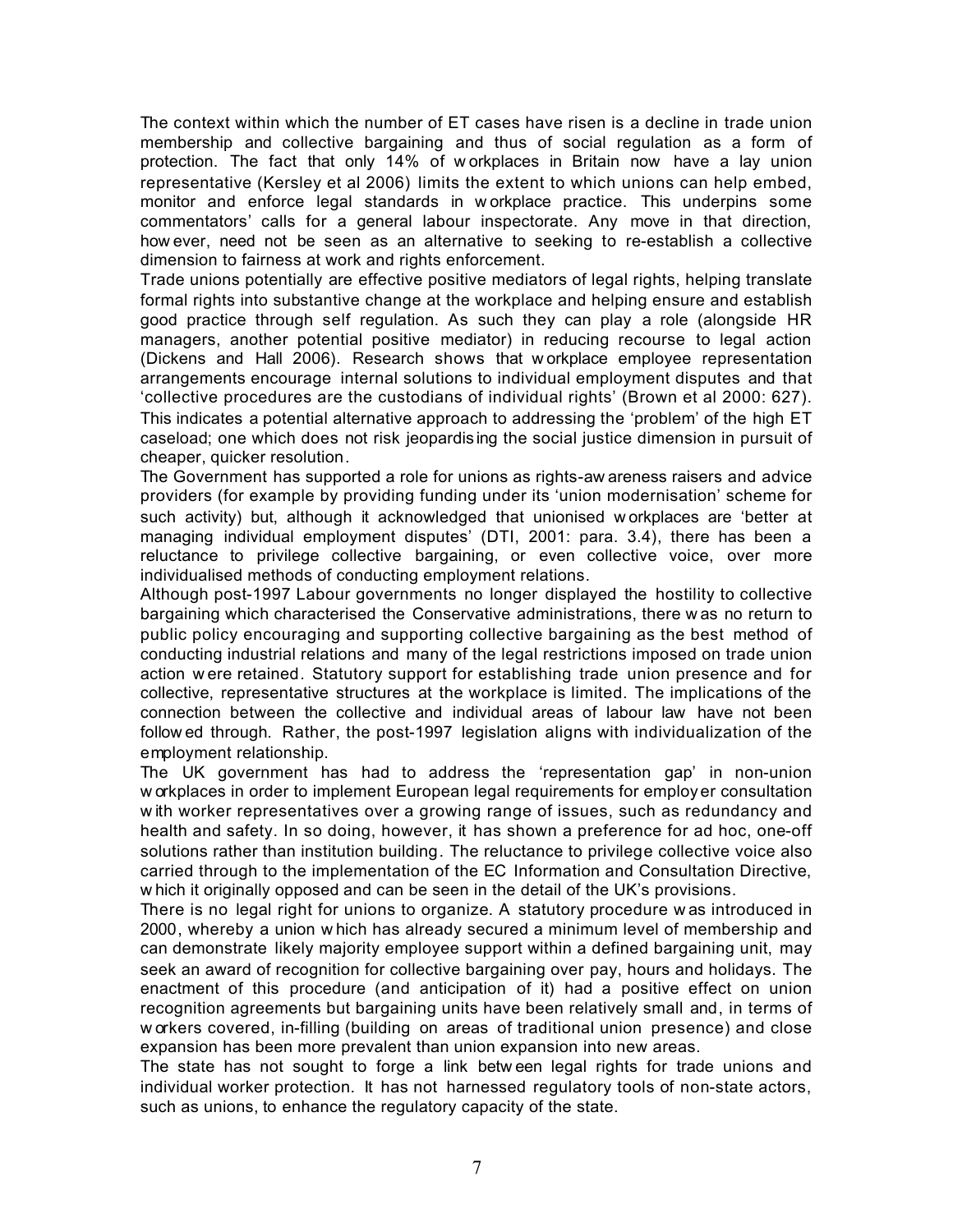The individualisation of protection at work means that the collective dimension of many individual disputes is not acknowledged within the enforcement approaches. There is no provision for class action at the ETs (not even in the discrimination jurisdictions, although discriminatory practices affect people by virtue of their membership of a group. Trade unions have no standing to bring cases on behalf of a group of members.

In practice essentially collective concerns are being brought to tribunals in the guise of individual cases. One indication of this is the extent to which claims to ETs are being brought by numerous individuals against the same employers: over 50% of cases are multi-claimant claims. Many of these currently concern gender pay equality. At one time there w as statutory provision for collective agreements and employer' rules to be scrutinized for discriminatory terms by an expert body (the Central Arbitration Committee) on reference from unions, employers or the Secretary of State. This collective route w as repealed in the 1980s. Since then Britain has lacked a legal route for tackling the collective, systemic nature of pay inequality, although instances of unequal pay rarely exist in isolation from the pay system as a whole (Dickens 2007).

Positive synergy and mutual reinforcement between legal regulation and social regulation is called for yet the pay equality area provides evidence that the individualization of rights can lead to dissonance and conflict between these two routes to delivering fairness at the workplace. Framing the social problem of (un)equal pay as 'how to secure legal redress for a disadvantaged individual', rather than as 'how to use the law to promote reform of discriminatory pay structures/systems' has led to legislative approached which risk jeopardizing equality bargaining in this area.

# **OTHER ROUTES TO FAIRER WORKPLACES**

The administrative enforcement/inspectorate approach represents an alternative to the individualised, private law model characteristic of the British system w hich leaves individuals to enforce their rights. As with social regulation through unions and collective bargaining, the emphasis of effective agency enforcement is not simply on providing *individual* redress for breaches of rights once they occur, but on producing the kind of w orkplaces where breaches are less likely to occur in the first place. In this sense agency enforcement and social regulation can be presented as pro-active or preventative – encouraging those with power – the employing organisations – to take action to deliver fairer workplaces.

There are other potential levers, currently underused in the UK, w hich could also foster this kind of pro-active approach. These include attention to employment conditions in procurement policy and using the law to impose positive duties on employers (not just to give rights to workers).

Public procurement in the UK has increased considerably with contracting out of public services and public-private partnerships and it is worth around £125 billion a year. But national and local state pow er as purchaser of goods and services remains an underused tool for persuading and assisting organisations to comply w ith statutory standards and deliver fairer workplaces. Procurement is a potential lever not only for the public sector. In some areas, such as ethical trading, the private sector uses the power of the organisation at the head of a supply chain to seek ensure certain standards. Potentially the supply chain could be leveraged in terms of fairer workplaces, w ith the main contractor playing a role in standard setting and monitoring in respect to employment standards.

In the equality area there has been legislative development in the form of positive duties imposed on public authorities. As I've argued elsewhere (Dickens 2007) this represents an important shift from an emphasis on not discriminating unfairly to one requiring the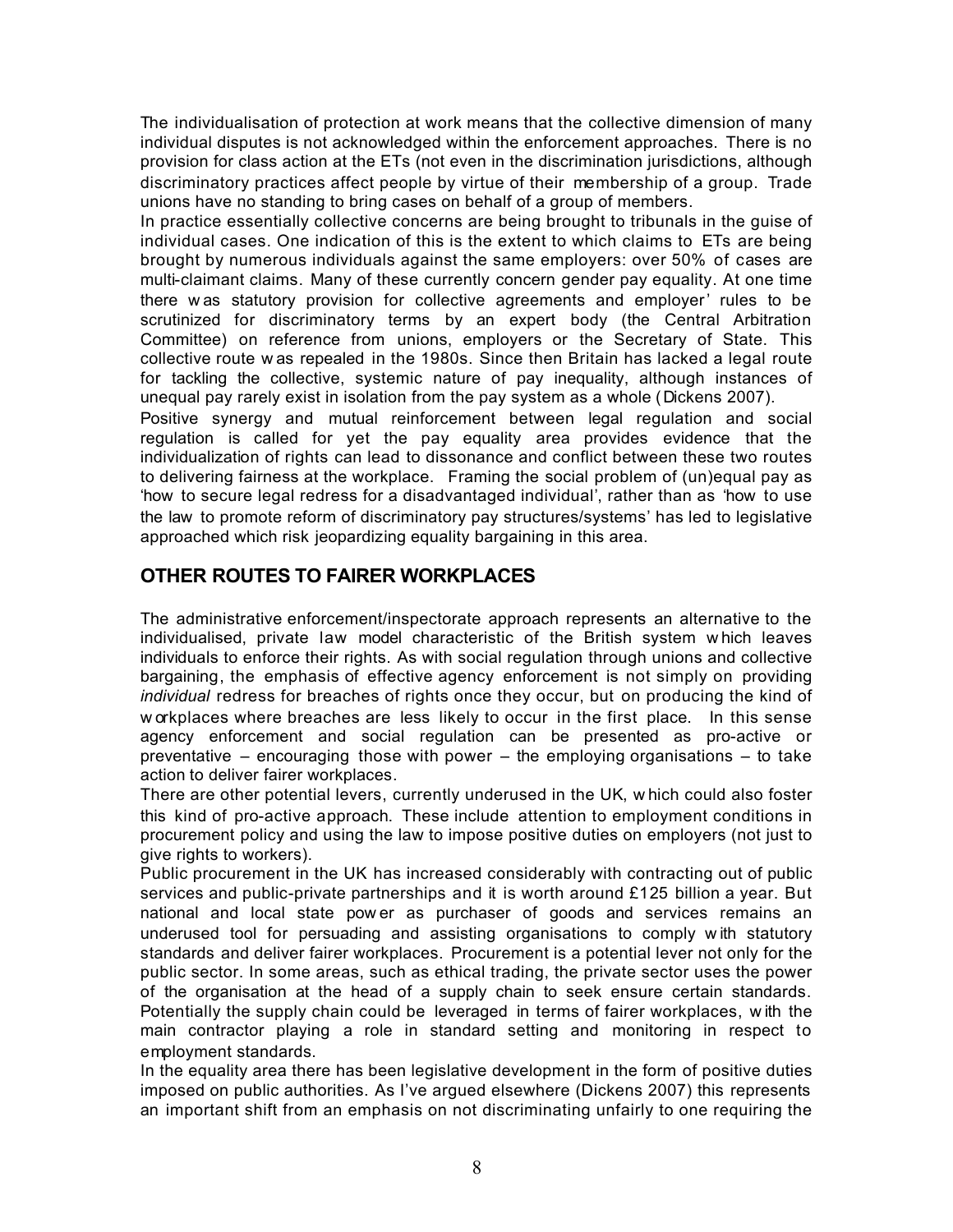promotion of equality. The current separate duties relating to various areas of discrimination are to be subsumed into a single equality duty with enforcement by the EHRC. This approach requires action to be taken without individual complaints having to be made. It focuses attention on desired outcomes, allow ing organisations scope for different routes to achieve them. Some characterise this as a move towards 'reflexive regulation' or 'responsive regulation' (McCrudden 2007). With this approach, the emphasis is on encouraging change (with assistance and monitoring) rather than on penalising non-compliance, although penalties ultimately must be available.

Although the Equality Duty appears to constitute acknowledgement of the inevitable limits on the ability and effectiveness of individual discrimination litigation (or employer enlightened self-interest) to bring about social justice, the government has refused to extend such requirements to private sector employers, and it is not being seen as a model to be applied more generally.

# **INACTION – FAIRNESS AS CONTINGENT**

It is clear that there are steps which could be taken in Britain to help translate the formal rights on the statute book into real rights, and to promote adherence to minimum employment standards. As indicated in the discussion above, piecemeal measures have been taken, but there is a reluctance to address the issue strategically, and to embrace reform suggestions likely to enhance delivery of fairer workplaces.

An explanation for this can be found the legacy of the Conservative governments' deregulation ideology (a view that w orkers' rights equate to burdens on employers), and the contingent nature of New Labour's pursuit of fairness at work. As argued elsewhere (Dickens and Hall (2006)), the declared attempt is a synthesis and mutual reinforcement of social (fairness) and economic (market) goals but in practice there is a hierarchy. Fairness is not pursued as an end in itself. The UK government's w illingness to promote social justice and ensure fairer workplaces is contingent on the extent that it can be argued to promote and support business interests and to underpin (employers' views of) economic efficiency. This has affected both the government's w illingness to legislate (w ith, for example, minimal implementation of EC Directives) and the nature of legislation, w ith a preference for 'soft' law and 'light touch' regulation. What is suggested here is that it carries through also to employment rights enforcement.

*April 2009*

## **REFERENCES**

BERR (2008) *Vulnerable Worker Enforcement Forum Final Report and Government Conclusions* London: Department for Business Enterprise and Regulatory Reform

Brow n, W. (2006) 'The Low Pay Commission' in Dickens, L. and Neal, A. *The Changing Institutional Face of British Employment Relations*, The Hague: Kluwer.

Casebourne, J., J Regan, F.Neathey and S.Tuohy (2006) Employment Rights at Work: Survey of Employees 2005 EMAR London: DTI

Dickens, L (2000) 'Doing more with less. Acas and individual conciliation ' in B.Towers and W.Brown (eds) *Employment Relations in Britain. 25 Years of the Advisory Conciliation and Arbitration Service* Oxford Blackwell

Dickens, L (2007) 'The Road is Long. Thirty years of equality legislation in Britain'*. British Journal of Industrial Relations* 45(3)

Dickens, L., and Hall, M. (2006) 'Fairness – up to a point. Assessing the impact of New Labour's employment legislation' *Human Resource Management Journal* 16